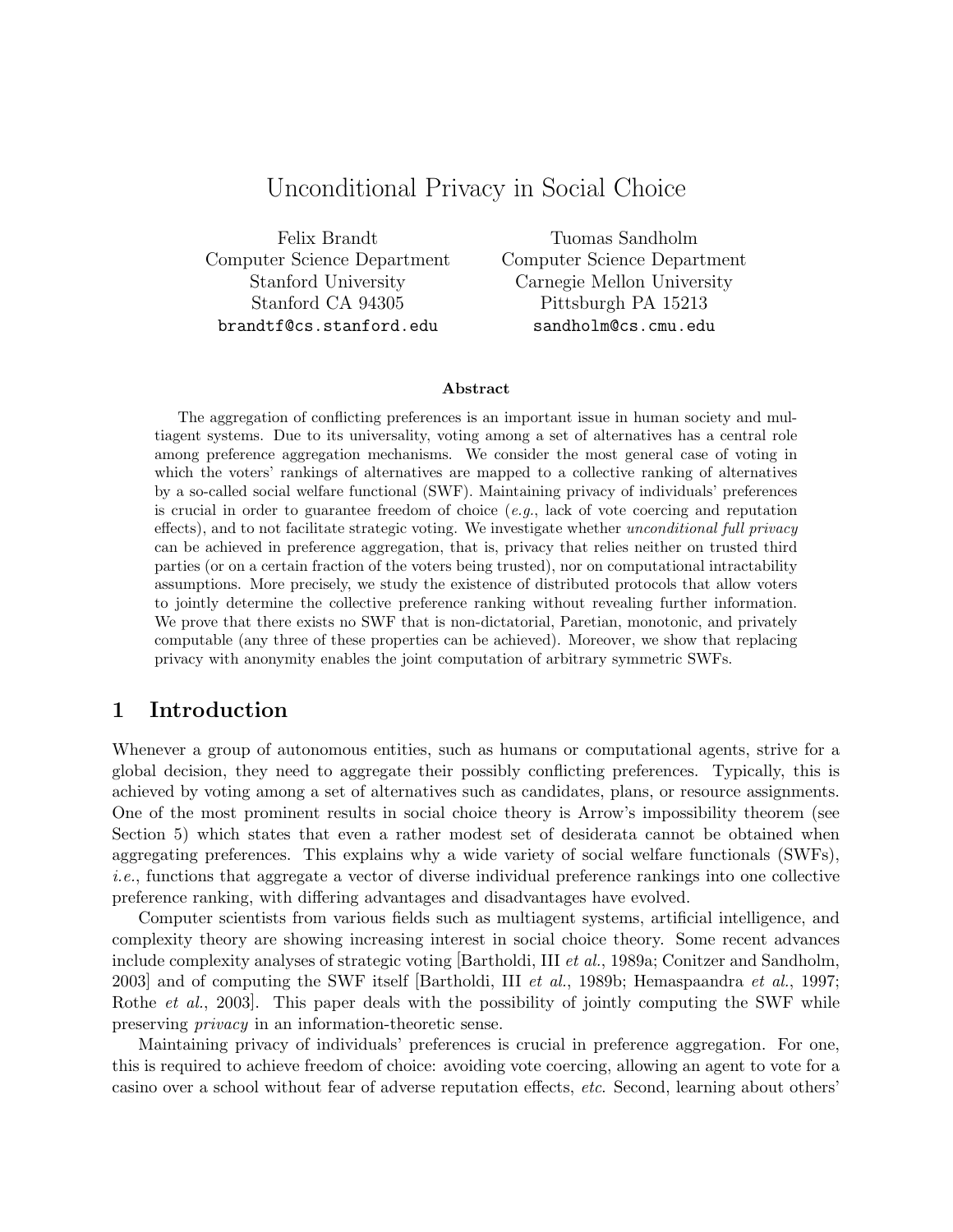preferences opens the possibility for an agent to benefit from voting insincerely—and according to another seminal impossibility theorem [Gibbard, 1973; Satterthwaite, 1975], all SWFs (except dictatorial ones) are manipulable in this sense, as long as there are more than two alternatives.

Traditionally, privacy is obtained by introducing one or more third parties who privately receive the individual preferences and then publicly declare the outcome. In such a model, privacy completely depends on the trustworthiness of these parties as it is virtually impossible to prevent a third party from revealing sensitive information. This paper investigates whether privacy that does not rely on trusted third parties can be achieved in social choice. More precisely, we study the existence of distributed protocols that allow voters to jointly determine the outcome of a SWF by exchanging messages without revealing unnecessary information. This makes the problem a special case of secure multiparty computation as first proposed by Yao [Yao, 1982].

One dimension along which privacy guarantees in distributed protocols differ is how many of the agents need to collude before privacy is breached. In this paper, we will require the strongest variant, full privacy or so-called  $(n - 1)$ -privacy, which means that no information (beyond what can be inferred from the outcome) can be uncovered by a coalition that does not include all of the n agents.

Another criterion along which privacy guarantees differ is whether or not the computational power of the adversary is limited. In fact, using computational intractability as a barrier against undesirable behavior has a long tradition in modern cryptography since Diffie and Hellman's seminal paper [Diffie and Hellman, 1976]. When relying on intractability assumptions (such as the conjectured hardness of factoring), it has been shown that arbitrary functions can be jointly computed so that no private input can be revealed by a polynomially-bounded adversary [Goldreich et al., 1987]. Unfortunately, computational intractability not only relies on the unproven assumption  $P \neq \mathcal{NP}$  but also on the widely unknown field of average-case complexity and further, more specific assumptions. Moreover, even when these conjectures are true, it may be possible to breach privacy in the future when sufficient computational power becomes available. In this paper, we will study unconditional privacy (aka. non-cryptographic or information-theoretic privacy), where the adversary's computational power is unlimited and a complete network of private channels between agents is given. When we speak of privacy in the rest of this paper, we mean unconditional full privacy.

It is known that only a restricted class of functions can be computed privately in this model.<sup>1</sup> There is yet no complete characterization of this class of functions (except for special cases like Boolean [Chor and Kushilevitz, 1989] and 2-ary functions [Kushilevitz, 1989]). However, there are sufficient conditions for showing that a function is *not* privately computable. Using these conditions, we derive the the main theorem of this paper which states that any SWF satisfying a very reasonable set of desiderata cannot be privately computed.

### Theorem 1

- (a) There is no social welfare functional that is non-dictatorial, Paretian, monotonic, and privately computable.<sup>2</sup>
- (b) There are social welfare functionals that satisfy any combination of three of these four properties.

<sup>&</sup>lt;sup>1</sup>When assuming that a majority of the agents is trustworthy (this is not full privacy), all functions can be jointly computed in the unconditional model [Ben-Or et al., 1988; Chaum et al., 1988] (assuming passive adversaries).

<sup>&</sup>lt;sup>2</sup>When there are just two alternatives, Pareto-optimality can be replaced with the weaker property of nonconstancy.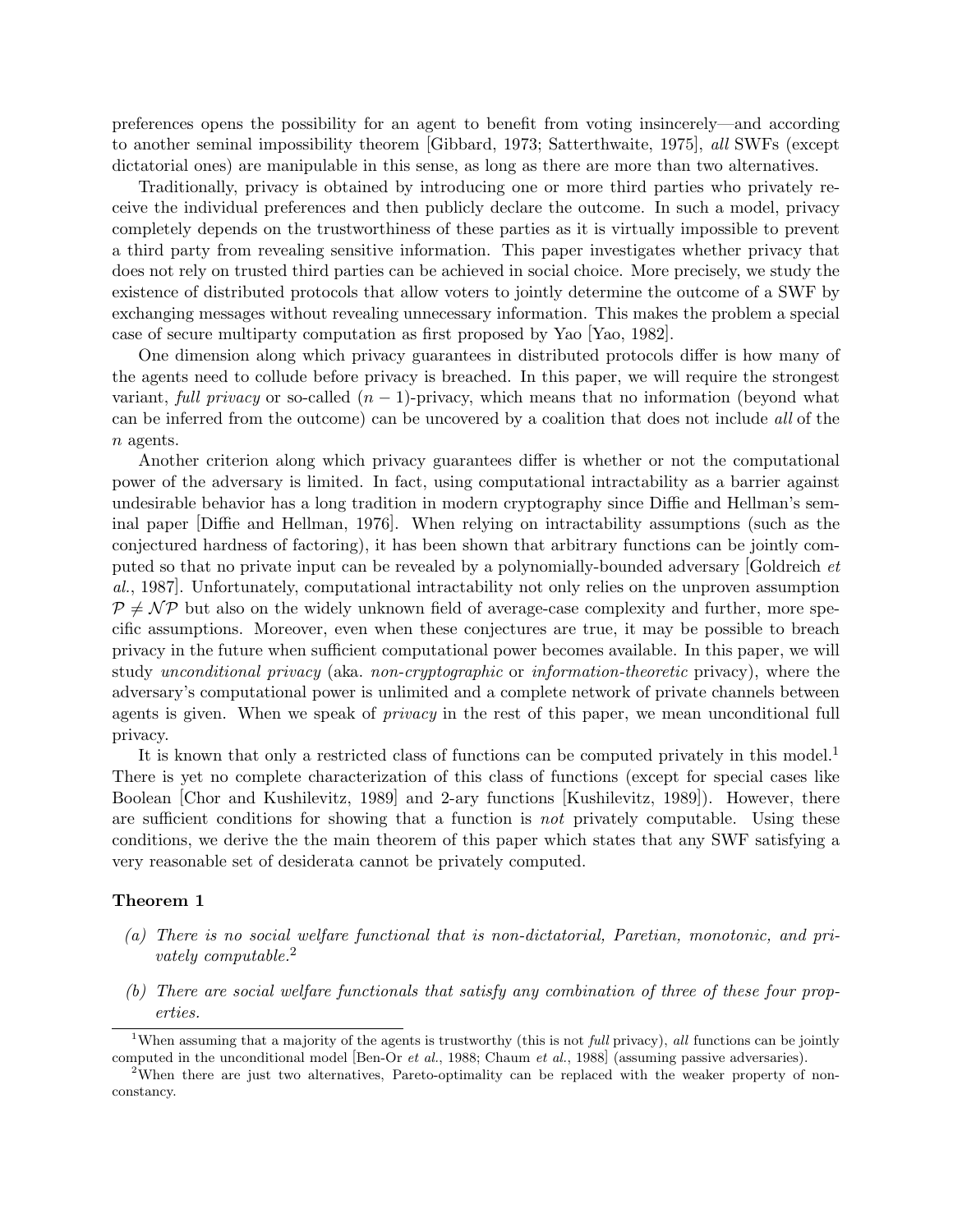The remainder of this paper is structured as follows. In Section 2, the underlying social choice and security model are explained. Theorem 1 (a) (and a similar result for social choice functions) is proven in Section 3. Section 4 shows that arbitrary symmetric SWFs can be computed when replacing privacy with anonymity. In Section 5, we review two related impossibility results and existing work on unconditional privacy in voting. The paper concludes with a summary of the results in Section 6. Part (b) of Theorem 1 is proven in Appendix A.

# 2 Preliminaries

We consider a set of n agents A who vote among a set of m alternatives O. Each agent i possesses a private preference ranking  $x_i \in \Theta$  among these alternatives ( $|\Theta| = m!$ ). The unique rational (*i.e.*, transitive and complete) preference relation induced by  $x_i$  is denoted by  $\succ_i$ . A social welfare functional (SWF)  $f : \Theta^n \to \Theta$  aggregates preferences into one collective preference ranking x (the collective preference relation ≻). For ease of notation, we will use  $f(x_1, x_2, \ldots, x_n) = f(\vec{x}) = x$ as well as  $f(\succ_1, \succ_2, \ldots, \succ_n) = \succ$ . Often, only the socially most-preferred alternative is of interest (rather than a complete ranking of alternatives). A social choice function (SCF)  $q : \Theta^n \to O$  maps preferences to a *single* alternative or candidate: the election winner. If  $m = 2$ , the notions of SWF and SCF are equivalent. Although our results apply to both SWFs and SCFs, we will refer to the more general concept of SWFs in the remainder of this section.<sup>3</sup>

The SWF is jointly computed by agents using a distributed, randomized protocol consisting of several rounds. In order to enable secure message exchange, we assume a complete synchronous network of private channels between agents. In each round, each agent may send a message to any other agent. Each message an agent sends is a function of his preferences, his independent random input  $r_i$ , the messages he received so far, and the recipient. When the protocol is finished, all agents know the value of  $f(.)$ .

We assume that the adversary is *passive* (or "honest-but-curious"). In other words, agents do not deviate from the prescribed protocol but nevertheless try to deduce private information from any data available to them. Clearly, negative results in the passive adversary model considered in this paper also hold in more adversarial models, e.g., models with active or adaptive adversaries.

In the following, we formally define the four properties to be used in the main theorem. The first three properties are traditionally used in social choice theory whereas the last one is commonly used in secure multiparty computation. Generally, it can be said that we impose very weak restrictions on the "social" attributes of the SWF and very strong restrictions on privacy.

#### **Definition 1 (Dictatorship)** A SWF  $f(\vec{x})$  is dictatorial if

$$
\exists i \in \{1, 2, \dots, n\} \text{ so that } \forall \vec{x} \in \Theta^n : f(\vec{x}) = x_i.
$$

When using a dictatorial SWF, there is always one agent who alone enforces the "collective" ranking. Clearly, this is undesirable and consequently non-dictatorship is arguably one of the weakest properties that any SWF should satisfy.

Another weak property is Pareto-optimality which states that the collective ranking should be optimal in the sense that no agent can be made better off without reducing the contentment of another agent. In the context of SWFs, this merely means that if all agents prefer one alternative over another, then this is also the case in the collective preference ranking. For this reason, it is sometimes said that a Paretian SWF "respects unanimity".

<sup>&</sup>lt;sup>3</sup>In contrast to common social choice theory, a version of Theorem 1 for SCFs is not "stronger" in the sense that it trivially implies the same statement for SWFs.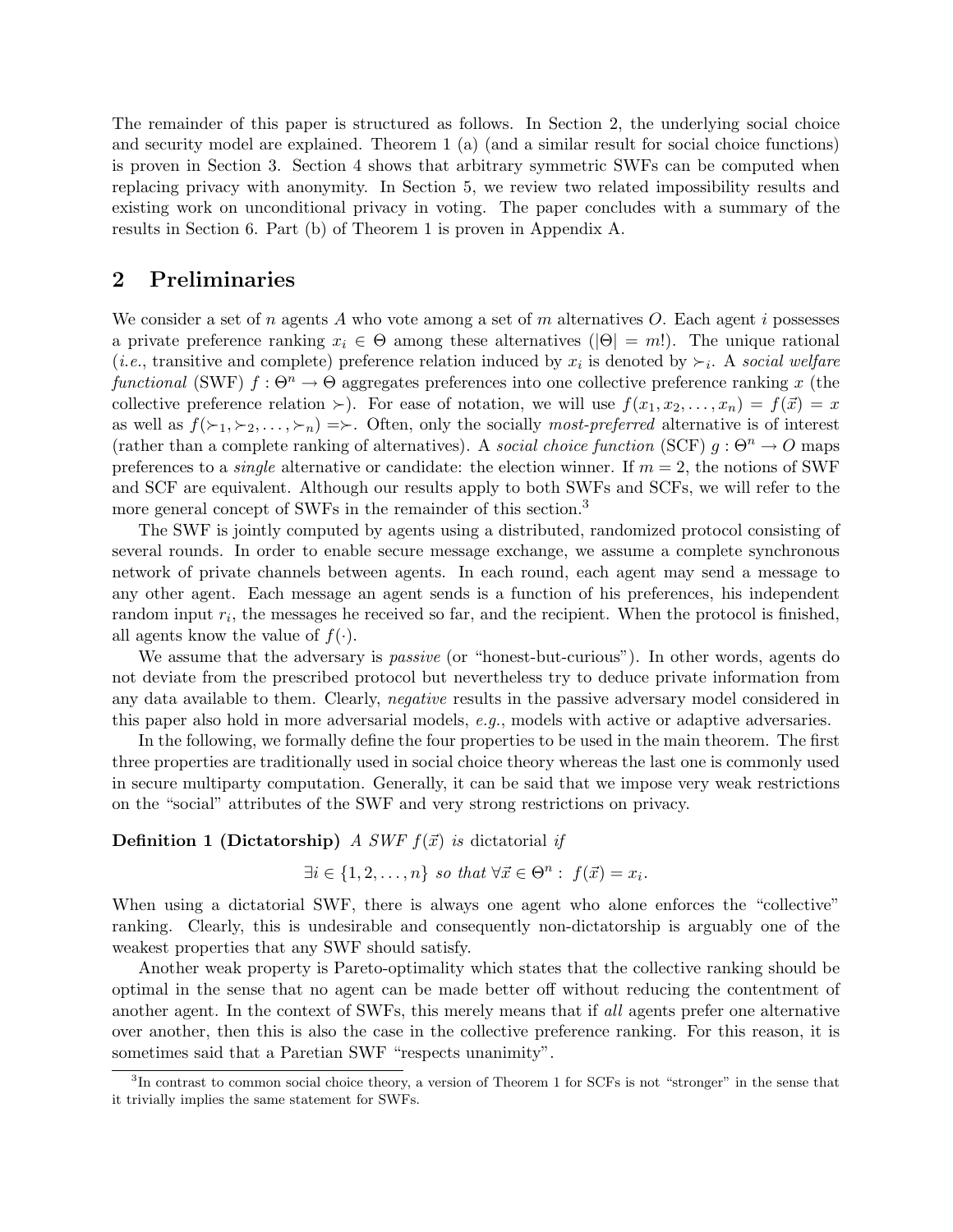**Definition 2 (Pareto-optimality)** A SWF  $f(\succ_1, \succ_2, \ldots, \succ_n) \Rightarrow$  is Paretian if

$$
\forall a, b \in O: \qquad (\forall i: a \succ_i b) \quad \Rightarrow \quad a \succ b.
$$

A related, but slightly stronger, property is monotonicity. Loosely speaking, a SWF is monotonic if no agent can make an alternative rise in the collective ranking by reducing its rank in his individual preferences while all remaining preferences are unchanged. This is also called positive responsiveness or positive association of social and individual values.<sup>4</sup>

Definition 3 (Monotonicity) Let  $f(\succ_1, \succ_2, \ldots, \succ_n) \implies f(\succ_1, \succ_2, \ldots, \succ'_i, \ldots, \succ_n) \implies'$ , and  $\succ_i$  and  $\succ'_i$  only differ in the relative ranking of alternatives a and b so that  $b \succ_i a$  and  $a \succ'_i b$ . SWF  $f(\cdot)$  is monotonic if

$$
\forall i \in \{1, 2, \dots, n\}, \, a, b \in O: \qquad a \succ b \quad \Rightarrow \quad a \succ' b.
$$

Monotonicity is a very reasonable property that all common SWFs satisfy. A non-monotonic SWF is counter-intuitive (at least) because supporting an alternative may reduce its collective rank. Consequently, a rational agent may have to vote for  $b \succ a$  even though his preference is  $a \succ b$ .<sup>5</sup>

As usual, full privacy in the context of information-theoretic function evaluation is defined as follows: A distributed protocol for computing SWF  $f(x_1, x_2, \ldots, x_n) = x$  is unconditionally fully private if any coalition of agents is incapable of uncovering any information besides what can be inferred from  $x$  and the coalition's preferences. More formally:

**Definition 4 (Privacy)** For any  $T \subseteq \{1, 2, ..., n\}$  and every two input vectors  $\vec{x}, \vec{y} \in \Theta^n$  satisfying  $\forall i \in T : x_i = y_i$  and  $f(\vec{x}) = f(\vec{y})$ , and for every choice of random inputs  $\{r_i\}_{i \in T}$ , the messages seen by agents belonging to  $T$  in both cases are identically distributed. Let  $VIEW_T$  be a function that, given the vector of individual inputs and random values, yields the concatenation of all (prefix-free) messages exchanged between members of T and  $\overline{T} = \{1, 2, ..., n\} \setminus T$ . A protocol for computing  $f(\cdot)$  is private if

$$
\langle \text{VIEW}_T(\vec{x}, \{r_i\}_{i \in T}) \rangle = \langle \text{VIEW}_T(\vec{y}, \{r_i\}_{i \in T}) \rangle
$$

where  $\langle \ldots \rangle$  denotes the probability distribution of the inner term with the probability taken over  ${r_i}_{i\in\bar{T}}$ .

All four properties defined above can be translated from SWFs to SCFs in a straightforward way.

### 3 Main Theorem

It might seem unlikely that any "relevant" function can be computed at all, given this restrictive definition of privacy. Indeed, it is well-known and often mentioned that "only very few" functions are privately computable. However, there are some simple privately computable functions whose relevance cannot be denied. For example, the sum of individual inputs (and thus the arithmetic mean) can be computed privately (see Proposition 1). Moreover, it has recently been shown that (in the absence of ties) the outcome of first-price sealed-bid auctions can be computed privately whereas

<sup>4</sup>Sometimes, a different, much stronger property that is equivalent to "independence of irrelevant alternatives" (see Section 5) in the context of SCFs is also called monotonicity.

<sup>&</sup>lt;sup>5</sup>It is important to note that monotonicity is weaker than strategy-proofness if  $m > 2$  since "irrelevant" alternatives are not considered. As a matter of fact, strategy-proofness implies monotonicity but not vice versa.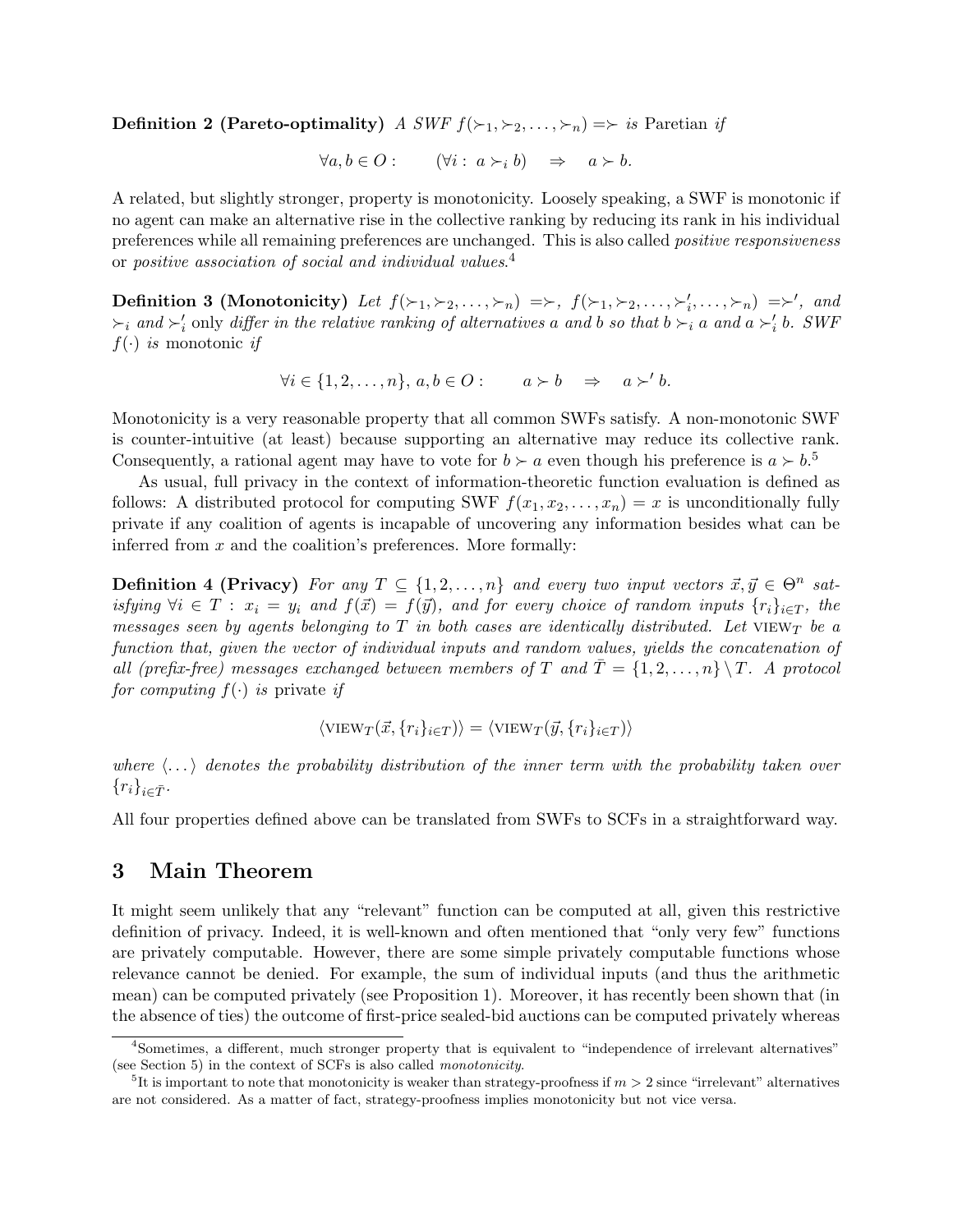the outcome of second-price sealed-bid (Vickrey) auctions cannot [Brandt and Sandholm, 2004]. As a matter of course, the lack of a complete characterization of privately computable functions adds to the obscurity of this class of functions. The main goal of this paper is to investigate whether any "reasonable" SWF can be computed privately. It turns out that existing results on unconditional privacy are sufficient to prove the impossibility of privately computing a wide (and relevant) class of SWFs. We will apply the following necessary conditions for the private computability of a function.

**Lemma 1 (Corners Lemma)** [Chor and Kushilevitz, 1989] Let  $f: Y \times Z \rightarrow W$  be a privately computable 2-ary function. For every  $y_1, y_2 \in Y$  and  $z_1, z_2 \in Z$ , if  $f(y_1, z_1) = f(y_1, z_2) =$  $f(y_2, z_1) = a$ , then  $f(y_2, z_2) = a$ .

**Lemma 2 (Partition Lemma)** [Chor and Kushilevitz, 1989] Let  $f: Y_1 \times Y_2 \times \cdots \times Y_n \to W$ be a privately computable n-ary function. Then, for each  $i \in \{1, 2, ..., n\}$  the 2-ary function  $f_2(y_i, (y_1, y_2, \ldots, y_{i-1}, y_{i+1}, y_{i+2}, \ldots, y_n)) \stackrel{def}{=} f(y_1, y_2, \ldots, y_n)$  is privately computable.<sup>6</sup>

By combining Lemma 1 and Lemma 2, one can obtain a necessary condition for the existence of protocols that privately compute an  $n$ -ary function.<sup>7</sup> This can be used to prove that a SWF is not privately computable.

**Lemma 3** Let  $\vec{y}$  and  $\vec{z}$  be vectors of  $n - 1$  preference rankings and y and z be single preference rankings. It is impossible to privately compute SWF  $f(\cdot)$  if

$$
\exists \vec{y}, \vec{z} \in \Theta^{n-1}, y, z \in \Theta: \quad f(\vec{y}, y) = f(\vec{y}, z) = f(\vec{z}, y) = a \land f(\vec{z}, z) \neq a \quad .
$$

This is called an "embedded OR".

The proof of Theorem 1 is composed as follows. We first show that any non-dictatorial, monotonic, and privately computable SWF for  $m = 2$  is constant. We then reduce the impossibility of  $SCFs$  and SWFs with the same properties and an arbitrary number of candidates m to the former case by adopting Pareto-optimality.

Theorem 2 Every non-dictatorial, monotonic and privately computable SWF for two alternatives  $(m = 2)$  is constant.

**Proof:** Let  $O = \{a, b\}$  be a set of two alternatives.

**Definition 5** A subset  $D \subseteq A$  is called decisive for alternative a if  $\forall i \in D : x_i = a$  implies that

$$
\forall x_i \in O \text{ with } i \in A \backslash D: f(x_1, x_2, \ldots, x_n) = a.
$$

In other words,  $D$  is decisive for a if all agents in  $D$  voting for a always leads to social choice  $a$ , no matter what the remaining agents do.

**Lemma 4** Let SWF  $f(\cdot)$  be non-dictatorial, monotonic, and privately computable. If any set of agents D is decisive for a, than  $f(\cdot)$  is constant and always yields a.

<sup>&</sup>lt;sup>6</sup>This is a special case of the Partition Lemma as defined in [Chor *et al.*, 1994] for  $t = n - 1$ .

<sup>&</sup>lt;sup>7</sup>In fact, in the Boolean case where  $Y = Z = W = \{a, b\}$  (which we will consider in Theorem 2) this condition is necessary *and* sufficient (see Theorem 6).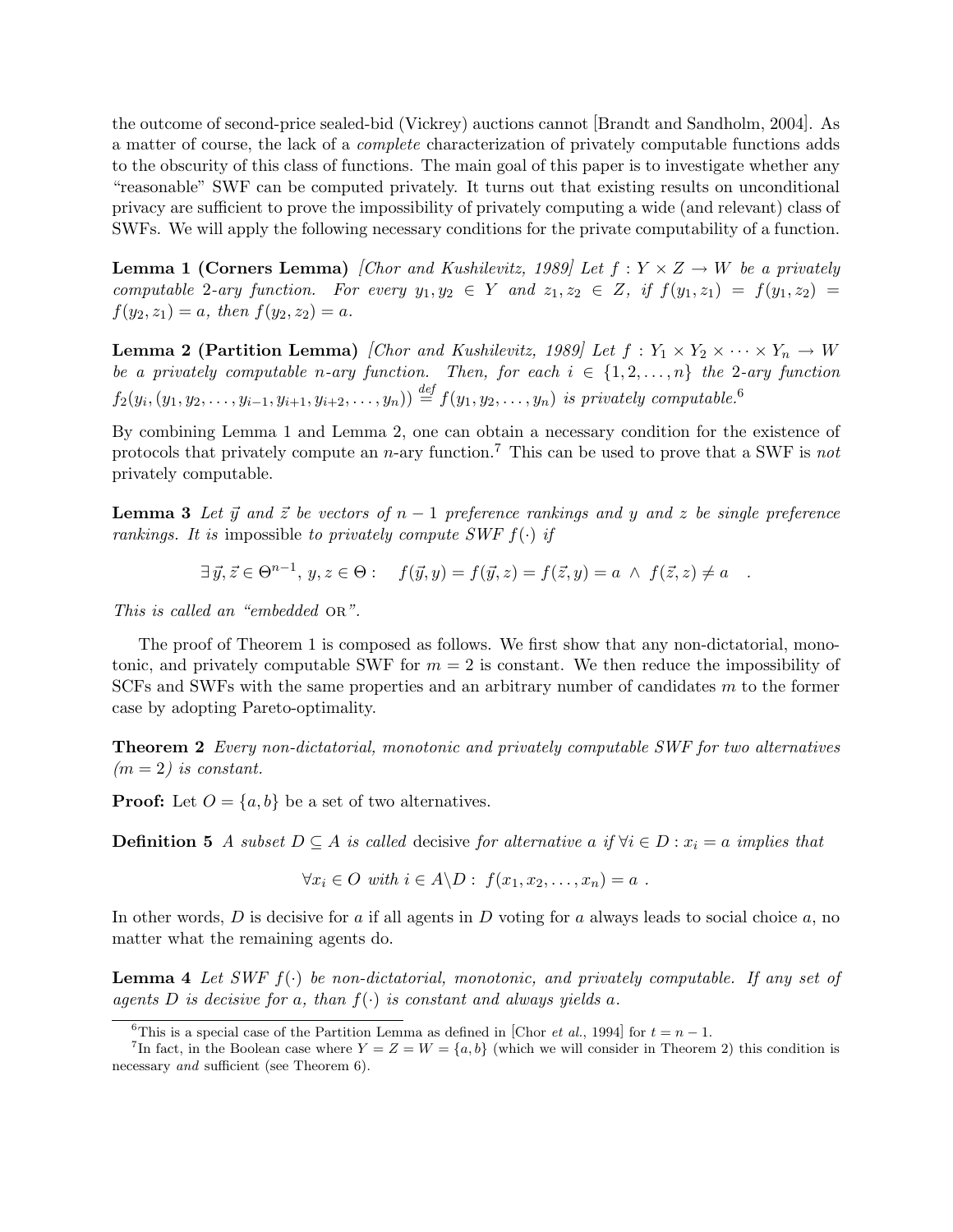**Proof:** Relying on the induction principle, it suffices to show that  $D\backslash\{d\}$  for any agent d is decisive if D is decisive. This ultimately leads to the empty set being decisive for a, i.e.,  $f(\vec{x}) = a$  for any  $\vec{x}$ . We will prove the above statement by contradiction. Without loss of generality, let  $D = \{1, 2, \ldots, d\}$ and suppose that D is decisive. Let us furthermore assume that  $D\setminus\{d\}$  is not decisive in order to cause a contradiction.  $\vec{y} \in \{a, b\}^{d-1}$  and  $\vec{z} \in \{a, b\}^{n-d}$  are vectors of arbitrary preference profiles. In a slight abuse of notation, we will write  $a^d$  for the vector  $(a, \ldots, a)$ .  $\sum_{d}$ 

d

The following statements can be deduced from these premisses.

- (i)  $f(a^{d-1}, a, \vec{z}) = a$  for any  $\vec{z}$  because D is decisive.
- (ii)  $f(a^{d-1}, b, b^{n-d}) = b$ . Otherwise, if  $f(a^{d-1}, b, b^{n-d}) = a$ ,  $D\setminus\{d\}$  would be decisive because  $f(a^{d-1}, \vec{w}) = a$  for any  $\vec{w} \in \{a, b\}^{n-d-1}$  (if any of the last  $n-d-1$  agents changes his preference from b to a, the collective preference cannot revert back to b according to monotonicity).
- (iii)  $f(a^{d-1}, b, \vec{z}) = b$  for any  $\vec{z}$ . Otherwise,  $f(a^{d-1}, a, b^{n-d}) = a$ ,  $f(a^{d-1}, b, b^{n-d}) = b$ ,  $b(a^{d-1}, a, \vec{z}) = a, f(a^{d-1}, b, \vec{z}) = a$  would form an embedded OR as defined in Lemma 3 (see Table 1).
- (iv)  $f(\vec{y}, b, \vec{z}) = b$  for any  $\vec{y}, \vec{z}$ . Since  $f(a^{d-1}, b, \vec{z}) = b$  according to (iii), monotonicity implies  $f(\vec{y}, b, \vec{z}) = b$  for any  $\vec{y}$  (if any of the first  $d-1$  voters changes his preference from a to b, this cannot revert the collective preference back to a).
- (v)  $f(\vec{y}, a, \vec{z}) = a$  for any  $\vec{y}, \vec{z}$ . Otherwise,  $(a^{d-1}, a, b^{n-d}), (a^{d-1}, b, b^{n-d}), (\vec{y}, a, \vec{z}), (\vec{y}, b, \vec{z})$  would form an embedded or as defined in Lemma 3 (see Table 1).

| $f(\cdot)$                   | $\overline{a}$ |        |
|------------------------------|----------------|--------|
| $a^{d-1}$ . $b^{n-d}$        | a(i)           | b(i)   |
| $a^{d-1}$<br>$\cdot \vec{z}$ | a(i)           | b(iii) |
| $\vec{u} \cdot \vec{z}$      | a(v)           | b(iv)  |

Table 1: Construction of the proof of Lemma 4

The last two statements say that d's preference is always equal to the collective preference, i.e., agent d is a dictator, violating the precondition that f is non-dictatorial. This contradiction implies that  $D\backslash \{d\}$  is decisive. By induction, this yields that any subset of D, including the empty set, is decisive. As a consequence,  $f(\vec{x}) = a$  for any  $\vec{x}$ .

We will now show that any non-dictatorial, monotonic, and privately computable SWF  $f(.)$  is constant. Consider the set of all agents A. Suppose that A is not decisive for a, *i.e.*,  $f(a^n) = b$ . It follows from monotonicity that  $f(\vec{x}) = b$  for any  $\vec{x}$ , resulting in a constant SWF. On the other hand, if A is decisive for a, Lemma 4 implies that the collective preference is always a, i.e.,  $f(\vec{x}) = a$ for any  $\vec{x}$ . In other words,  $f(\cdot)$  is constant as well. This contradiction completes the proof of Theorem 2.

Bringing Pareto-optimality into play, we can extend the impossibility to SCFs and SWFs with an arbitrary number of alternatives.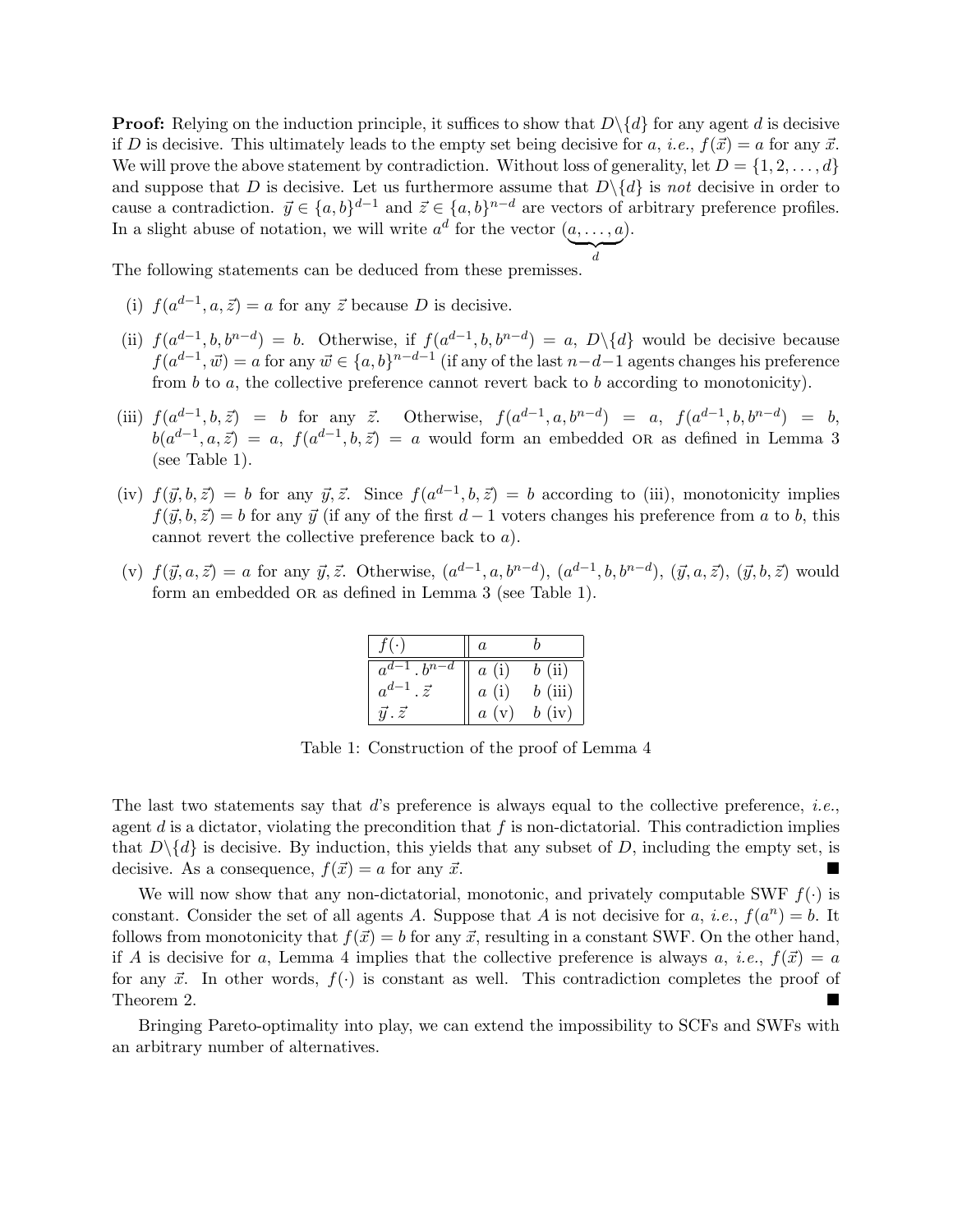Corollary 1 There is no non-dictatorial, Paretian, monotonic, and privately computable SCF for any number of alternatives.

**Proof:** We prove the statement by reducing it to Theorem 2. Let  $O = \{a_1, a_2, \ldots, a_m\}$  be a set of alternatives and let preference relations  $\succ_i$  be defined so that

$$
\forall i \in \{1, 2, \dots, n\} : \quad (a_1 \succ_i a_3) \land (a_2 \succ_i a_3) \land (\forall j \in \{3, 4, \dots, m-1\} : a_j \succ_i a_{j+1}), \tag{1}
$$

*i.e.*, all agents rank alternatives  $a_3, a_4, \ldots, a_m$  in the same fixed order below alternatives  $a_1$  and  $a_2$ . If there were a SCF  $g(\cdot)$  that satisfies the mentioned properties, it would do so for any given combination of preferences, including the one defined above. Since  $g(\cdot)$  is Paretian, alternatives  $a_3, a_4, \ldots, a_m$  can never be ranked above  $a_1$  or  $a_2$  in the collective preference ranking because all agents prefer  $a_1$  and  $a_2$  over any other alternative. As a consequence,  $g(\cdot)$  must yield either a or b. Furthermore, the collective choice of  $a$  or  $b$  only depends on the agents' relative ranking of  $a$ and b, i.e., whether  $a \succ_i b$  or  $b \succ_i a$  holds. It cannot depend on the ranking of the remaining alternatives because they are all ranked identically by all agents. Therefore, if  $q(\cdot)$  were nondictatorial, Paretian, monotonic, and privately computable, it would yield a two-alternative SWF with the same properties when preferences satisfy  $(1)$ . Such a SWF does not exist according to Theorem 2 (Pareto-optimality trivially implies non-constancy).

Corollary 2 There is no non-dictatorial, Paretian, monotonic, and privately computable SWF for any number of alternatives.

Proof: This statement differs from Corollary 1 in the fact that a SWF yields a complete ranking of alternatives rather than just the top-ranked alternative. Nevertheless, it can also be reduced to Theorem 2. Let  $O = \{a_1, a_2, \ldots, a_m\}$  be a set of alternatives and let preference relations  $\succ_i$ be defined according to (1). Following the argumentation of Corollary 1, the collective preference ranking yielded by any Paretian SWF  $f(\cdot)$  will also satisfy (1). As a consequence, the only new information that agents learn from the collective preference ranking is whether  $a \succ b$  or  $b \succ a$ holds. Restricting preferences to  $(1)$ , the existence of a SWF with the proclaimed properties for any m thus implies the existence of a SWF with the same properties for  $m = 2$  which cannot exist due to Theorem 2.

Remarkably, the impossibility result is independent of symmetry among voters and neutrality (symmetry among alternatives). As a consequence, the impossibility also holds for asymmetric voting schemes in which agents' votes are treated unequally and voting schemes that are not neutral, e.g., veto voting.<sup>8</sup> A proof showing that none of the four properties used in Corollary 2 is redundant for the impossibility to hold is given in Appendix A.

### 4 Anonymity

It is natural to ask which kind of privacy relaxations enable the private distributed computation of a SWF. When allowing more information to be revealed during the computation, it becomes more likely that a SWF can be privately computed. The lowest level of symmetric privacy is anonymity. Loosely speaking, anonymity means that exchanging two agents' preferences does not lead to different information to be revealed. For a formal definition, we restrict the equality of distributions in Definition 4 to the case of permuted input vectors.

<sup>&</sup>lt;sup>8</sup>Veto voting is used to vote among two alternatives. The first alternative (usually the *status quo*) is chosen unless all agents vote for the other alternative.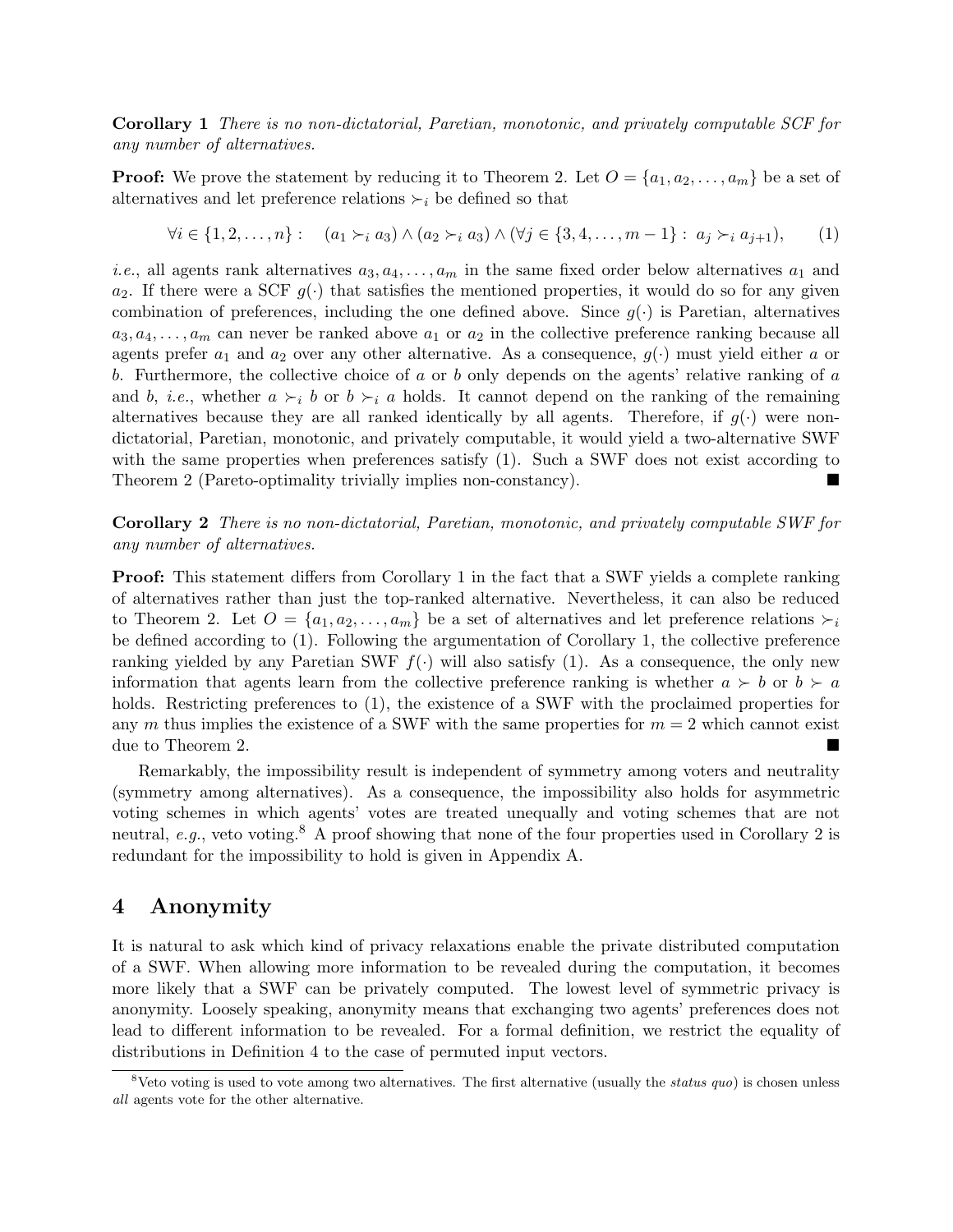**Definition 6 (Anonymity)** Let T,  $\vec{x}$ ,  $\vec{y}$ , and VIEW<sub>T</sub> be defined as in Definition 4 and furthermore assume that  $\vec{x}$  is a permutation of  $\vec{y}$  (in addition to  $\forall i \in T : x_i = y_i$  and  $f(\vec{x}) = f(\vec{y})$ ). A symmetric SWF  $f(x_1, x_2, \ldots, x_n)$  can be computed anonymously if

$$
\langle \text{VIEW}_T(\vec{x}, \{r_i\}_{i \in T}) \rangle = \langle \text{VIEW}_T(\vec{y}, \{r_i\}_{i \in T}) \rangle.
$$

This notedly weaker, but practically relevant, restriction can be satisfied without imposing additional restrictions on the SWF.

Proposition 1 Any symmetric SWF can be computed anonymously (in two rounds).

**Proof:** As first observed by Benaloh, modular additions can be computed privately using a simple two-round protocol which builds upon the homomorphism of secret sharing [Benaloh, 1987]. Suppose each agent submits a vector consisting of m! components where each component represents a complete preference ranking. The component belonging to an agent's ranking is 1, all remaining components are 0. Let  $h: \{0,1\}^{m! n} \to \{1,2,\ldots,n\}^{m!}$  be a function that adds all vectors (using a modulus greater than  $n$ ). Any symmetric SWF can be computed by first privately computing  $h(\cdot)$  and then (publicly) applying an appropriate function  $k: \{1, 2, ..., n\}^{m!} \to \Theta$  that yields the collective preference ranking.

Obviously, the construction in the previous proof is inefficient in terms of communication complexity. The number of bits each bidder has to send is exponential in the number of candidates  $(m! n \log n)$ . Nevertheless, most common SWFs can be computed anonymously with polynomial communication complexity since they only take voters' top choices or relations between pairs of alternatives into account [Brandt and Sandholm, 2005].

# 5 Related Research

Social choice theory is rife with impossibility results, probably the most well-known being Arrow's impossibility theorem. Besides the properties defined in Section 3, it uses the notion of independence of irrelevant alternatives. A SWF is independent of irrelevant alternatives if the relative ranking of a and b, i.e., whether  $a \succ b$  or  $b \succ a$  holds, only depends on the agents' relative ranking of a and b (and not the rankings of any other alternatives).

**Theorem 3** Arrow, 1963 There is no non-dictatorial, Paretian SWF that is independent of irrelevant alternatives unless there are only two alternatives.

More recently, the impossibility of *efficiently* computing a SWF that satisfies a list of desirable properties has been shown. A SWF is neutral if it is symmetric among alternatives (no alternative is favored by the SWF). A collective preference ranking is called a Condorcet ranking if alternative a is globally preferred over b  $(a \succ b)$  when a majority of agents have the preference  $a \succ_i b$ . A well-defined Condorcet ranking only exists when the above procedure yields a transitive, *i.e.*, cyclefree, collective preference relation. A SWF is Condorcet-consistent if a Condorcet ranking is chosen whenever it exists. Finally, a SWF is consistent if all subgroups in any partitioning of A opt for the same ranking, then this ranking is also selected for the entire group of agents A.

**Theorem 4** *[Young and Levenglick, 1978; Bartholdi, III* et al., 1989b] There is no SWF that is neutral, Condorcet-consistent, consistent, and polynomial-time computable (unless  $\mathcal{P} = \mathcal{NP}$ ).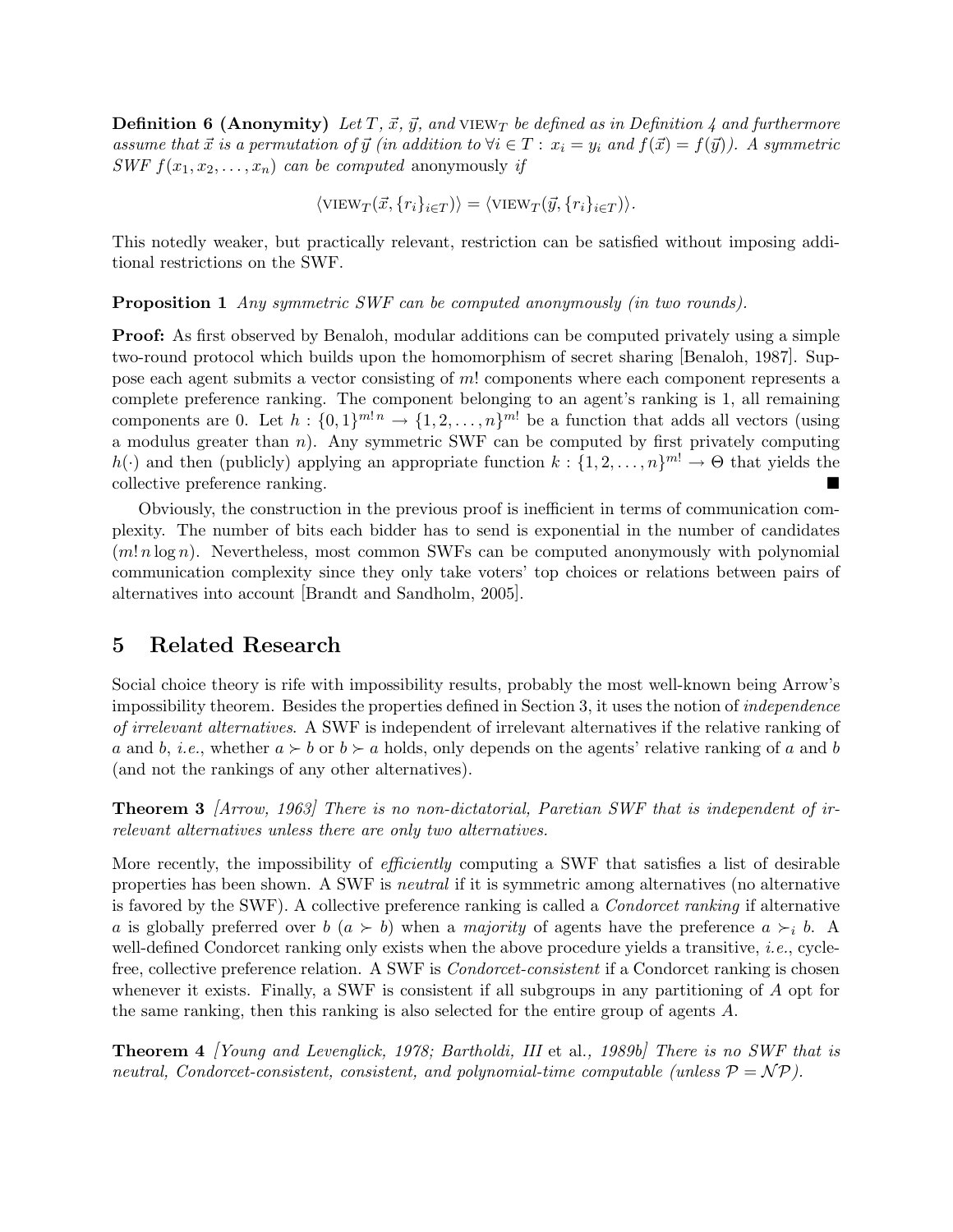Besides a huge body of research on voting protocols in the cryptographic (or so-called computational) model (which relies on intractability), there have also been advances in unconditionally private voting (e.g., [Chaum, 1988; Pfitzmann and Waidner, 1992]). These approaches differ in several aspects from this paper as they pursue different goals. To the best of our knowledge, prior cryptographic work deals exclusively with plurality voting (a specific SWF). Moreover, privacy is just preserved to the extent of anonymity.

# 6 Conclusion

The aggregation of conflicting preferences is an important issue in human society and multiagent systems. Due to its universality, voting among a set of alternatives has a central role among preference aggregation mechanisms. We considered the most general case of voting in which the voters' rankings of alternatives is mapped to a collective ranking of alternatives by a SWF. We investigated whether *unconditional full privacy* can be achieved in preference aggregation, that is, privacy that relies neither on trusted third parties, nor on computational intractability assumptions.

We showed that, even though there are SWFs that can be privately computed, none of them can satisfy three modest desiderata at the same time: non-dictatorship, Pareto-optimality, and monotonicity. This impossibility can be transferred to the case of SCFs in which only the highestranked alternative is determined. Furthermore, we showed that if privacy is reduced to mere anonymity, arbitrary symmetric SWFs can be computed. Future work includes the investigation of privacy restrictions that lie in between anonymity and the rigorous version of privacy considered in the main part of this paper.

# Acknowledgements

This material is based upon work supported by the Deutsche Forschungsgemeinschaft under grant BR 2312/1-1 and by the National Science Foundation under grants IIS-9800994, ITR IIS-0081246, and ITR IIS-0121678, and a Sloan Fellowship.

# References

- [Arrow, 1963] K. Arrow. Social choice and individual values. New Haven: Cowles Foundation, 2nd edition, 1963. 1st edition 1951.
- [Bartholdi, III et al., 1989a] J. Bartholdi, III, C. A. Tovey, and M. A. Trick. The computational difficulty of manipulating an election. Social Choice and Welfare, 6(3):227–241, 1989.
- [Bartholdi, III et al., 1989b] J. Bartholdi, III, C. A. Tovey, and M. A. Trick. Voting schemes for which it can be difficult to tell who won the election. Social Choice and Welfare,  $6(3)$ :157–165, 1989.
- [Ben-Or et al., 1988] M. Ben-Or, S. Goldwasser, and A. Wigderson. Completeness theorems for non-cryptographic fault-tolerant distributed computation. In Proceedings of the 20th Annual ACM Symposium on the Theory of Computing (STOC), pages 1–10. ACM Press, 1988.
- [Benaloh, 1987] J. Benaloh. Secret sharing homomorphisms: Keeping shares of a secret secret. In Advances in Cryptology - Proceedings of the 13th Annual International Cryptology Conference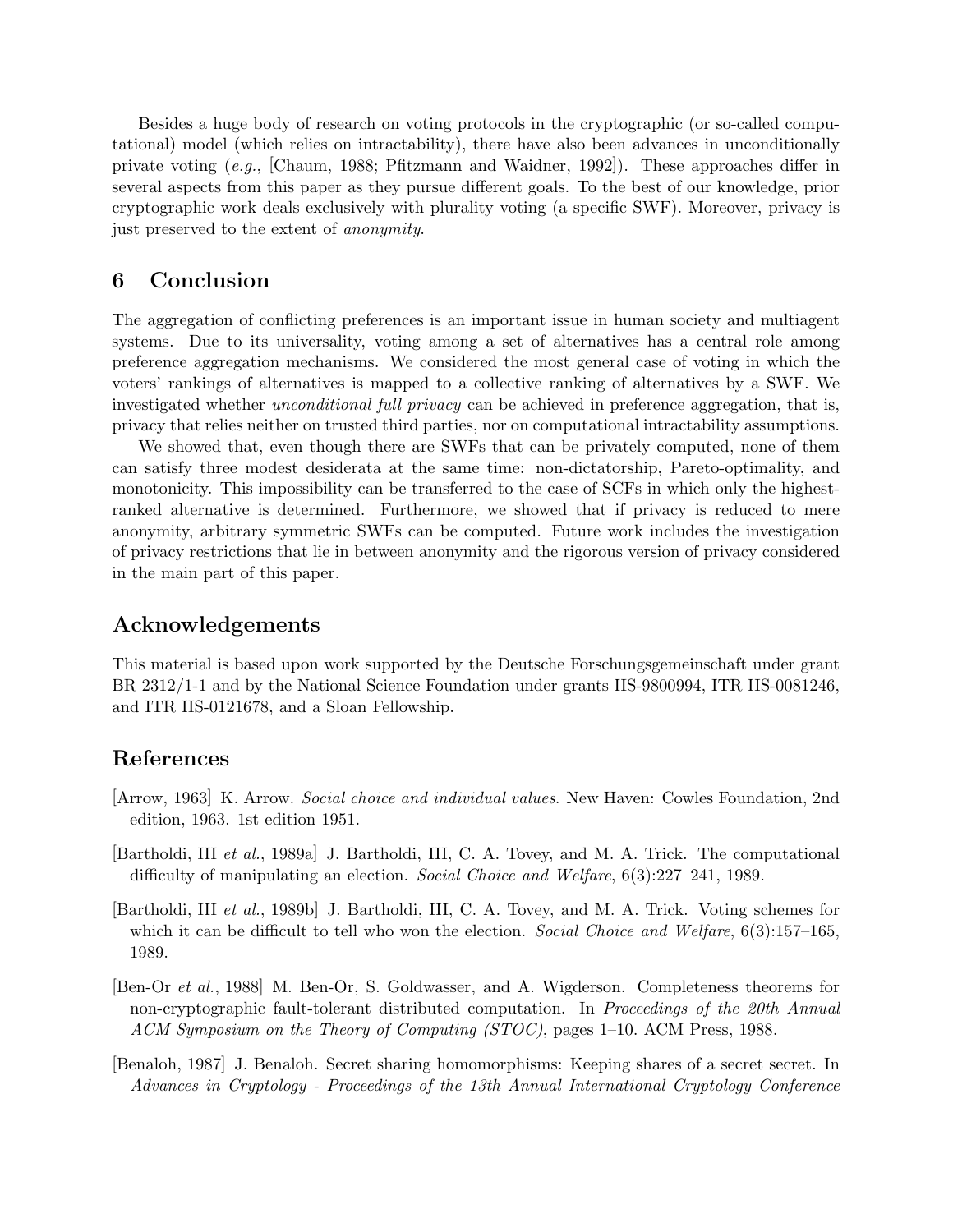(CRYPTO), volume 263 of Lecture Notes in Computer Science (LNCS), pages 251–260. Springer, 1987.

- [Brandt and Sandholm, 2004] F. Brandt and T. Sandholm. (Im)possibility of unconditionally privacy-preserving auctions. In C. Sierra and L. Sonenberg, editors, Proceedings of the 3rd International Joint Conference on Autonomous Agents and Multi-Agent Systems (AAMAS), pages 810–817. ACM Press, 2004.
- [Brandt and Sandholm, 2005] F. Brandt and T. Sandholm. Decentralized voting with unconditional privacy. In S. Koenig and M. Wooldridge, editors, *Proceedings of the 4th International* Joint Conference on Autonomous Agents and Multi-Agent Systems (AAMAS). ACM Press, 2005. To Appear.
- [Chaum et al., 1988] D. Chaum, C. Crépeau, and I. Damgård. Multi-party unconditionally secure protocols. In Proceedings of the 20th Annual ACM Symposium on the Theory of Computing (STOC), pages 11–19. ACM Press, 1988.
- [Chaum, 1988] D. Chaum. Elections with unconditionally-secret ballots and disruption equivalent to breaking RSA. In Proceedings of the 5th Eurocrypt Conference, volume 330 of Lecture Notes in Computer Science (LNCS), pages 177–182. Springer, 1988.
- [Chor and Kushilevitz, 1989] B. Chor and E. Kushilevitz. A zero-one law for Boolean privacy. In Proceedings of the 21st Annual ACM Symposium on the Theory of Computing (STOC), pages 62–72. ACM Press, 1989.
- [Chor et al., 1994] B. Chor, M. Geréb-Graus, and E. Kushilevitz. On the structure of the privacy hierarchy. Journal of Cryptology, 7(1):53–60, 1994.
- [Conitzer and Sandholm, 2003] V. Conitzer and T. Sandholm. Universal voting protocol tweaks to make manipulation hard. In Proceedings of the 18th International Joint Conference on Artificial Intelligence (IJCAI), pages 781–788, 2003.
- [Diffie and Hellman, 1976] W. Diffie and M. E. Hellman. New directions in cryptography. IEEE Transactions on Information Theory, IT-22(6):644–654, 1976.
- [Gibbard, 1973] A. Gibbard. Manipulation of voting schemes. Econometrica, 41:587–602, 1973.
- [Goldreich et al., 1987] O. Goldreich, S. Micali, and A. Wigderson. How to play any mental game or a completeness theorem for protocols with honest majority. In Proceedings of the 19th Annual ACM Symposium on the Theory of Computing (STOC), pages 218–229. ACM Press, 1987.
- [Hemaspaandra et al., 1997] E. Hemaspaandra, L. Hemaspaandra, and J. Rothe. Exact analysis of Dodgson elections: Lewis Carroll's 1876 voting system is complete for parallel access to NP. Journal of the ACM, 44(6):806–825, 1997.
- [Kushilevitz, 1989] E. Kushilevitz. Privacy and communication complexity. In Proceedings of the 30th Symposium on Foundations of Computer Science (FOCS), pages 416–421. IEEE Computer Society Press, 1989.
- [Pfitzmann and Waidner, 1992] B. Pfitzmann and M. Waidner. Unconditionally untraceable and fault-tolerant broadcast and secret ballot election. Hildesheimer Informatik-Berichte, Institut für Informatik, Universität Hildesheim, 1992.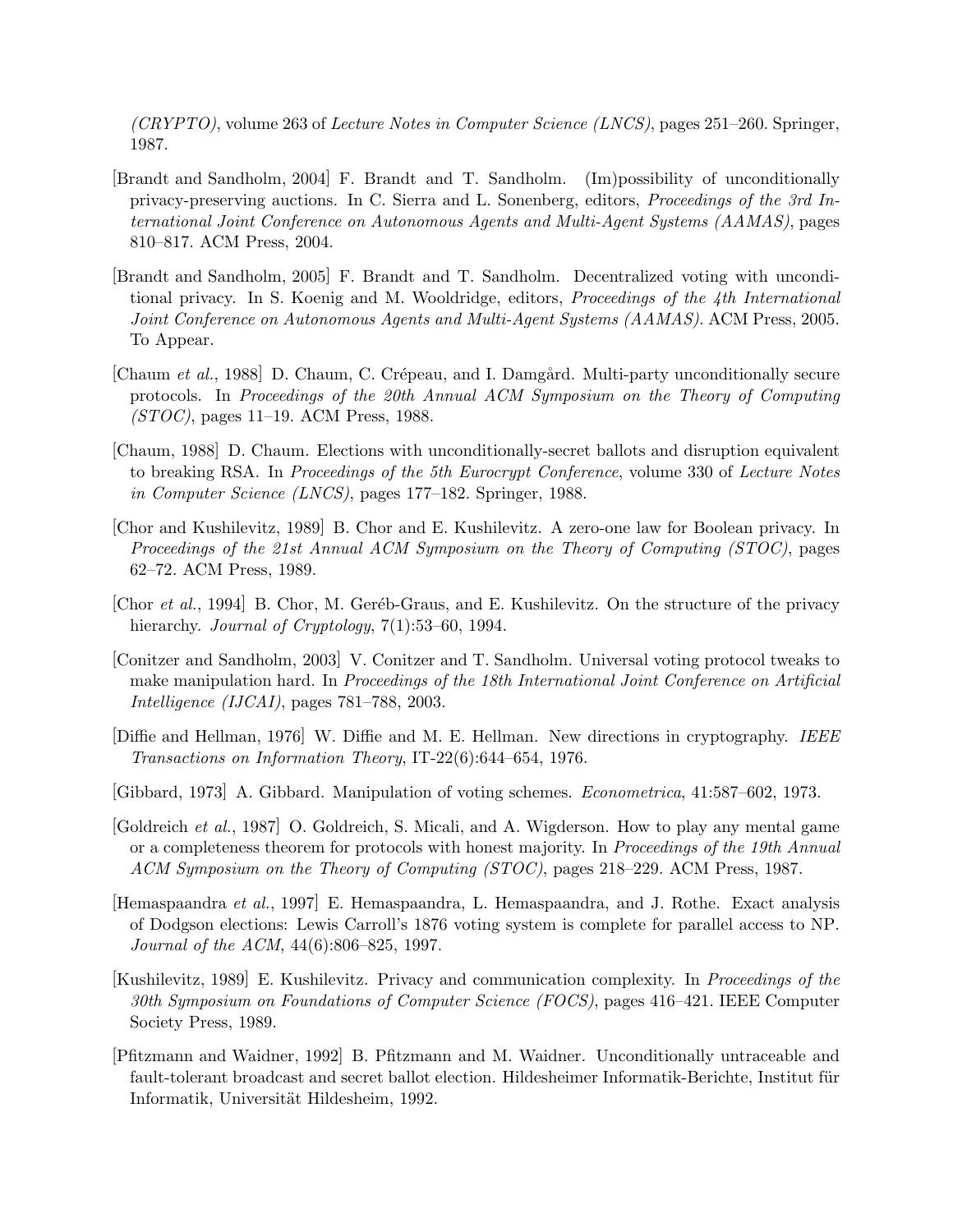- [Rothe et al., 2003] J. Rothe, H. Spakowski, and J. Vogel. Exact complexity of the winner problem for Young elections. Theory of Computing Systems, 36(4):375–386, 2003.
- [Satterthwaite, 1975] M. A. Satterthwaite. Strategy-proofness and Arrow's conditions: Existence and correspondence theorems for voting procedures and social welfare functions. Journal of Economic Theory, 10:187–217, 1975.
- [Yao, 1982] A. C. Yao. Protocols for secure computation. In Proceedings of the 23th Symposium on Foundations of Computer Science (FOCS), pages 160–164. IEEE Computer Society Press, 1982.
- [Young and Levenglick, 1978] H. Young and A. Levenglick. A consistent extension of Condorcet's election principle. SIAM Journal on Applied Mathematics, 35(2):285–300, 1978.

# A Necessity of Impossibility Conditions

Theorem 5 There are SWFs that satisfy any three of these four properties: Non-dictatorship, Pareto-optimality, monotonicity, and private computability.<sup>9</sup>

### Proof:

- Paretian, monotonic, privately computable, but not non-dictatorial: Apparently, any dictatorial SWF satisfies these criteria. A dictatorial SWF can be "computed" privately by simply letting the dictator announce his preferences. All other preferences remain private.
- non-dictatorial, Paretian, privately computable, but **not monotonic**: Let  $O = \{a, b\}$  and n be odd. We define  $f(\succ_1, \succ_2, \ldots, \succ_n) = \succ$  so that

 $a \succ b$  if  $|\{i \mid i \in \{1, 2, ..., n\} \land a \succ_i b\}| \equiv 1 \pmod{2}$ , and  $b \succ a$  otherwise.

It can easily be seen that this SWF is non-dictatorial (in fact, it is symmetric) and Paretian. Private computability follows from the following theorem by Chor and Kushilevitz.

Theorem 6 [Chor and Kushilevitz, 1989] A Boolean function is privately computable if and only if it is of the form  $f(x_1, x_2, \ldots, x_n) = B_1(x_1) \oplus B_2(x_2) \oplus \cdots \oplus B_n(x_n)$ , where  $B_i(x_i)$  are Boolean predicates and  $\oplus$  is the Boolean exclusive-or operator.

Consider the Boolean function  $f'(z_1, z_2, \ldots, z_n) = \bigoplus_{i=1}^n z_i$  where  $z_i = 1$  if agent i prefers a over b and  $z_i = 0$  otherwise. This function is equivalent to  $f(\cdot)$  and is privately computable according to Theorem 6.

• non-dictatorial, monotonic, privately computable, but **not Paretian**:

A SWF that satisfies these properties can be constructed with some efforts. An example is given in Table 2. The SWF given in Table 2 is clearly non-dictatorial. Verification of monotonicity is left to the inclined reader.  $f(\cdot)$  is not Pareto-optimal since e.g.,  $f(c >_1 a >_1)$  $b, a \succ_2 b \succ_2 c$  =  $b \succ c \succ a$  (all agents prefer a over b, but the collective preference is  $b \succ a$ ). Private computability can be verified using the complete characterization of privately computable 2-ary functions given in [Kushilevitz, 1989].

<sup>9</sup>This statement also holds for SCFs. All counter-examples except the one given in Table 2 can be transferred directly.